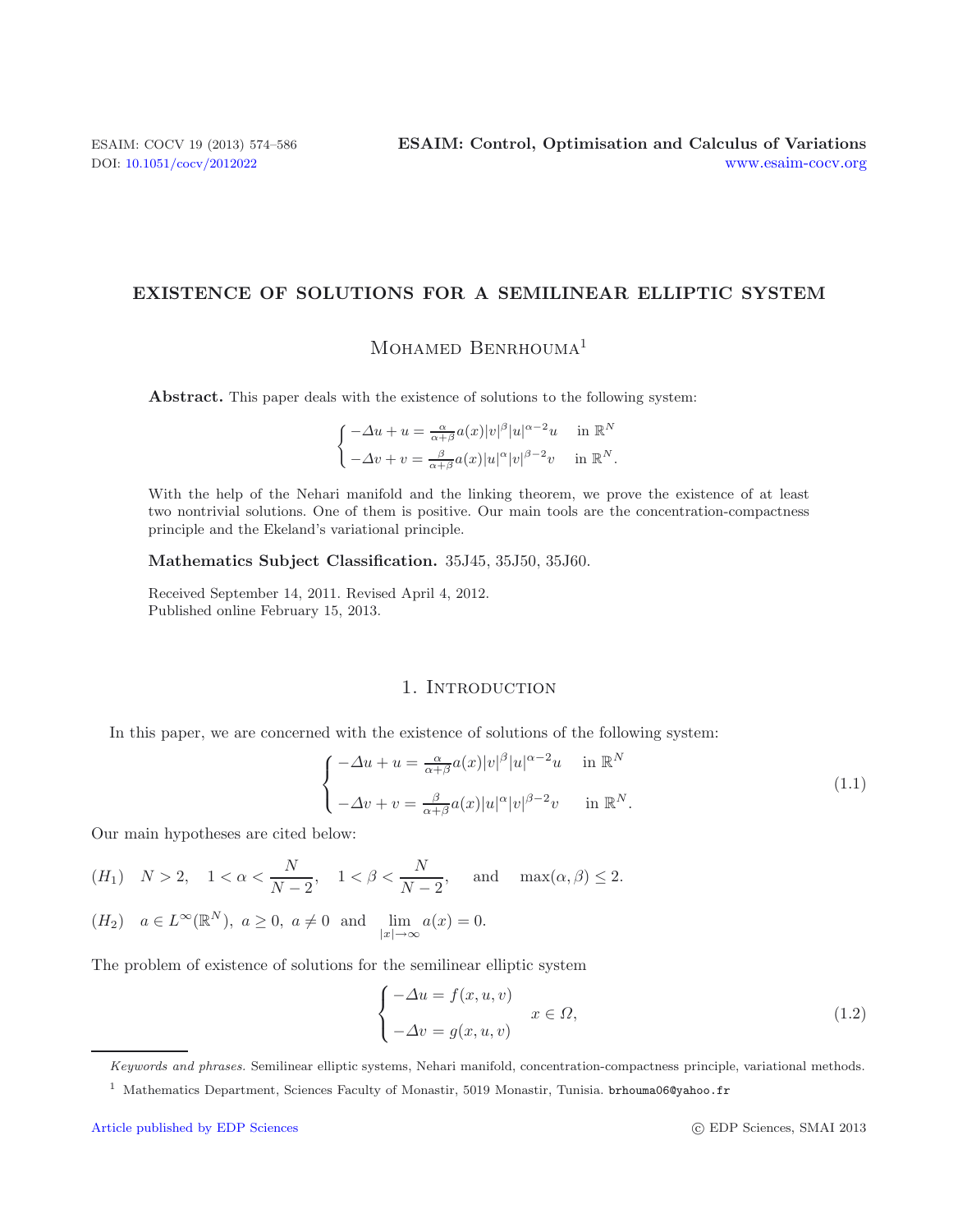with various boundary conditions as well as a bounded domain has been studied by many authors during last decades. we can see for instance  $[1, 5, 7, 8, 12, 19, 21]$  $[1, 5, 7, 8, 12, 19, 21]$  $[1, 5, 7, 8, 12, 19, 21]$  $[1, 5, 7, 8, 12, 19, 21]$  $[1, 5, 7, 8, 12, 19, 21]$  $[1, 5, 7, 8, 12, 19, 21]$  $[1, 5, 7, 8, 12, 19, 21]$  $[1, 5, 7, 8, 12, 19, 21]$  $[1, 5, 7, 8, 12, 19, 21]$  $[1, 5, 7, 8, 12, 19, 21]$  $[1, 5, 7, 8, 12, 19, 21]$  $[1, 5, 7, 8, 12, 19, 21]$  $[1, 5, 7, 8, 12, 19, 21]$  and the references therein. A good survey on the existence and nonexistence results for (1.2) with  $f(x, u, v) = v^p$  and  $g(x, u, v) = u^p$  can be found by Serrin and Zou in [\[19](#page-12-5)]. By the contrast, it seems to us that there are few results are known in  $\mathbb{R}^N$ , we can quote [\[3,](#page-12-7) [4](#page-12-8), [9](#page-12-9), [11,](#page-12-10) [13,](#page-12-11) [14\]](#page-12-12) in which the authors treated the special case of system (1.2),

$$
f(x, u, v) = -u + F(x, v)
$$
 and  $g(x, u, v) = -v + G(x, u)$ .

De Figueiredo and Yang [\[9\]](#page-12-9) proved the existence of a strong radial solution pair of (1.2) and the exponential decay of the solution under the assumptions that  $f(x, t)$  and  $g(x, t)$  are radially symmetric with respect to x. Gongbao and Chunhua [\[11\]](#page-12-10) proved the existence of at least one positive solution of (1.2) by using a linking theorem and the concentration-compactness principle. Li and Yang [\[14](#page-12-12)] obtained the existence of a positive solution pair to  $(1.2)$  where  $f(x, t)$ ,  $g(x, t)$  are asymptotically linear. In the case,

$$
f(x, u, v) = -a(x)u + F_u(x, u, v)
$$
 and  $g(x, u, v) = -b(x)v + F_v(x, u, v)$ ,

among other results, D.G. Costa [\[6\]](#page-12-13) proved the existence of a nontrivial solution of (1.2) by using the Generalized Mountain Pass theorem.

In the present work, we are interested in finding the existence of two nontrivial solutions of (1.1) and one of them is positive (*i.e.*:  $(u, v)$  is a positive if  $u > 0$  and  $v > 0$  a.e.).

The main difficulties to deal with the system (1.1) consist in at least two aspects. In the first hand, on the contrary of the most of the works cited above, the nonlinear part of the system  $(1.1)$   $(f(x, u, v), g(x, u, v))$ depends at the same time on u and v. In the second hand, as  $\mathbb{R}^N$  is translation invariant, the Sobolev compact imbedding does not hold on  $\mathbb{R}^N$ . To overcome these difficulties, we study the minimization problem of the appropriate functional on the Nehari manifold [\[17\]](#page-12-14) corresponding to (1.1). Our mains tools are the concentrationcompactness principle due to Lions [\[15,](#page-12-15) [16\]](#page-12-16) and the Ekeland's variational principle [\[10](#page-12-17)]. Our main result is the following.

**Theorem 1.1.** *Assume*  $(H_1)$  *and*  $(H_2)$  *hold. Then, the system*  $(1.1)$  *possesses at least two nontrivial solutions. One of them is positive.*

We organise this paper into four sections. In Section 2, we give some preliminaries and useful results. In Section 3, we prove the existence of a first solution by minimization problem on the Nehari manifold. the compactness of this problem is solved in three steps while applying the cencentration-compactness principle and a major difficulty arise to show the no vanishing of the minimizing sequence. In the last section, we show the existence of a second solution by using the linking theorem [\[2](#page-12-18), [18,](#page-12-19) [20](#page-12-20)] applicable to an auxiliary problem depending of the first solution.

## 2. Preliminary

Let  $H = H^1(\mathbb{R}^N) \times H^1(\mathbb{R}^N)$  and define the inner product  $(u, v) \in H$  and  $(\varphi, \psi) \in H$  by

$$
\langle (u, v), (\varphi, \psi) \rangle_H = \int_{\mathbb{R}^N} (\nabla u \nabla \varphi + u \varphi) dx + \int_{\mathbb{R}^N} (\nabla v \nabla \psi + v \psi) dx
$$

and for  $z = (u, v) \in H$ , the norm of z is given by

$$
||z|| = (\langle (u, v), (u, v) \rangle_H)^{\frac{1}{2}}.
$$

It easy to see that  $(H, \langle ., . \rangle_H)$  is a Hilbert space.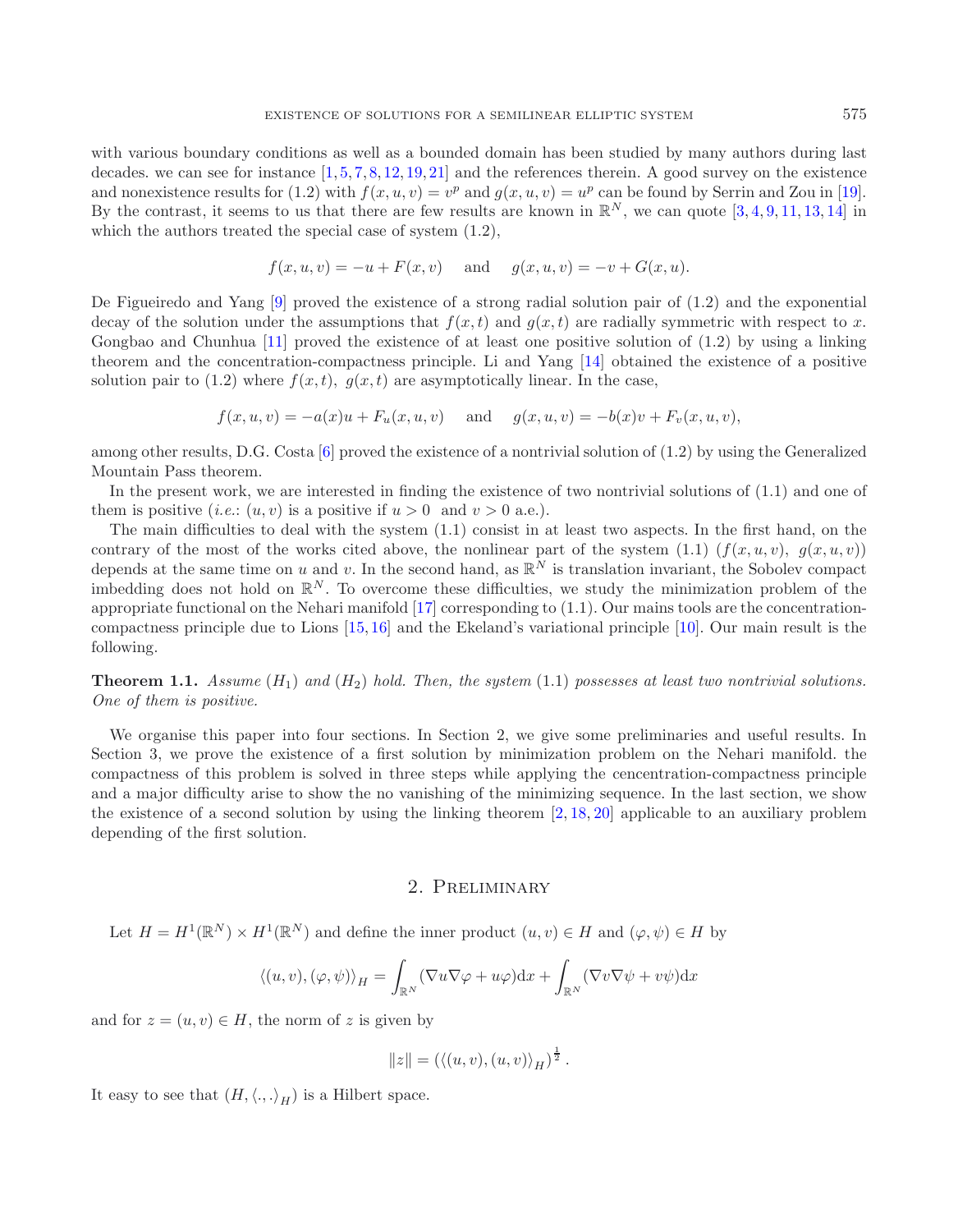#### 576 M. BENRHOUMA

We say that  $(u, v)$  is a weak solution pair of the problem (1.1), if  $(u, v) \in H$  and

$$
\int_{\mathbb{R}^N} (\nabla u \nabla \varphi + u \varphi + \nabla v \nabla \psi + v \psi) dx - \frac{\alpha}{\alpha + \beta} \int_{\mathbb{R}^N} a(x) |v|^{\beta} |u|^{\alpha - 2} u \varphi dx - \frac{\beta}{\alpha + \beta} \int_{\mathbb{R}^N} a(x) |u|^{\alpha} |v|^{\beta - 2} v \psi dx = 0
$$
  

$$
\forall (\varphi, \psi) \in C_c^{\infty}(\mathbb{R}^N) \times C_c^{\infty}(\mathbb{R}^N).
$$

It is clear that  $(0, 0)$  is a solution of  $(1.1)$ . We are interested in getting nontrivial solutions to  $(1.1)$  which correspond to critical points of the following functional,

$$
I(u, v) = \frac{1}{2} \int_{\mathbb{R}^N} (|\nabla u|^2 + u^2 + |\nabla v|^2 + v^2) dx - \frac{1}{\alpha + \beta} \int_{\mathbb{R}^N} a(x) |u|^\alpha |v|^\beta dx.
$$

We have  $I \in C^1(H,\mathbb{R})$  and any critical points of I on H is a weak solution pair of (1.1). The functional I is not bounded neither above nor below on  $H$  so we introduce the Nehari manifold.

$$
N = \{(u, v) \in H \setminus \{(0, 0)\}, \langle I'(u, v), (u, v) \rangle = 0\}
$$

and set

$$
F(u, v) = \langle I^{'}(u, v), (u, v) \rangle = ||(u, v)||^{2} - \int_{\mathbb{R}^{N}} a(x)|u|^{\alpha}|v|^{\beta} dx.
$$

It is clear that  $F \in C^1(H, \mathbb{R})$  and observe that  $F'(u, v) \neq 0$  for any  $(u, v) \in N$ .

At first, we prove that the Nehari manifold  $N$  is not empty.

## **Lemma 2.1.**  $N \neq \emptyset$

*Proof.* Let  $(u, v) \in H$  such that  $u > 0$  and  $v > 0$  a.e. in  $\mathbb{R}^N$ . Then,

$$
\int_{\mathbb{R}^N} a(x)|u|^{\alpha}|v|^{\beta}\mathrm{d}x > 0.
$$

Consider the following functional,

$$
\phi_{u,v}(t) = \frac{t^2}{2} \int_{\mathbb{R}^N} (|\nabla u|^2 + u^2 + |\nabla v|^2 + v^2) dx - \frac{t^{\alpha+\beta}}{\alpha+\beta} \int_{\mathbb{R}^N} a(x)|u|^\alpha |v|^\beta dx
$$
  
=  $I(tu, tv)$ 

where  $(u, v)$  is fixed above. We have  $\phi'_{u, v}(t) = \langle I'(tu, tv), (u, v) \rangle$ , then to prove that  $N \neq \emptyset$ , we look for critical points of  $\phi_{u,v}$ . We have  $\phi'_{u,v}(0) = 0$ ,  $\phi'_{u,v}(t) > 0$  for t small enough and  $\lim_{t \to +\infty} \phi'_{u,v}(t) = -\infty$ . Thus, there exists  $t_0 > 0$  such that  $\phi'_{u,v}(t_0) = 0$ , it follows that  $(t_0u, t_0v) \in N$ .  $\Box$ 

Now, we give some properties for the Nehari manifold N.

**Lemma 2.2.**  $(I(u_n, v_n))$  *is bounded, if and only if*  $(u_n, v_n)$  *is bounded in*  $H$ *,*  $\forall$   $(u_n, v_n) \in N$ *. Proof.* Let  $(u_n, v_n)$  be a sequence of N, we have

$$
I(u_n, v_n) = \frac{1}{2} ||(u_n, v_n)||^2 - \frac{1}{\alpha + \beta} \int_{\mathbb{R}^N} a(x) |u_n|^{\alpha} |v_n|^{\beta} dx
$$
  

$$
= \frac{\alpha + \beta - 2}{2(\alpha + \beta)} ||(u_n, v_n)||^2.
$$
 (2.1)

This gives the wanted result.  $\Box$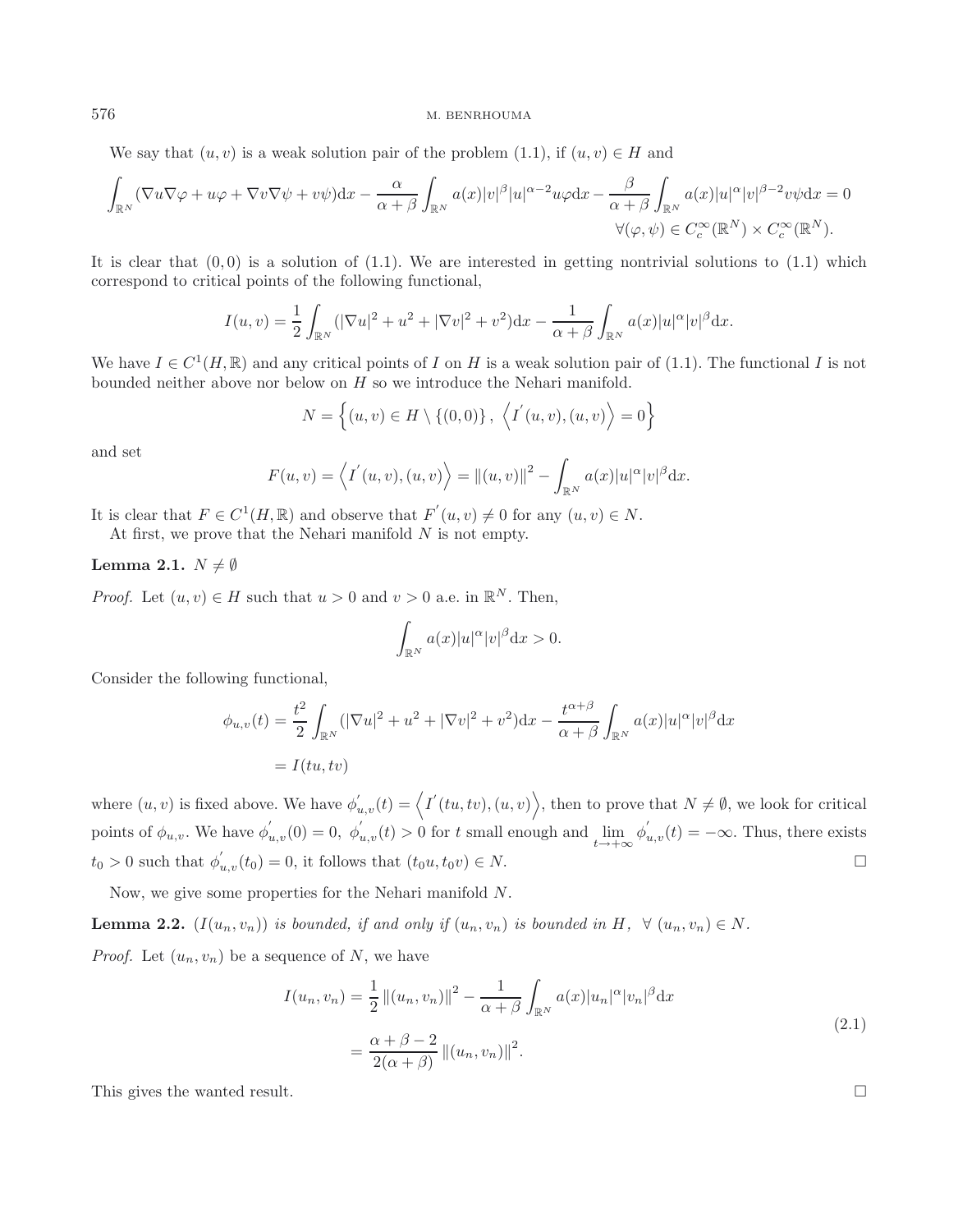# 3. Existence of the first solution

In this section, we show the existence of a solution of  $(1.1)$  which is a local minimizer for I on N. Consider the Nehari minimization problem

$$
d = \inf \{ I(u, v); \ (u, v) \in N \}.
$$
\n(3.1)

The following lemma is needed to study the existence of a minimum for the functional I on N.

**Lemma 3.1.**  $d = \inf \{I(u, v); (u, v) \in N\} > 0.$ 

*Proof.* Let  $(u, v) \in N$ , we have

$$
I(u, v) = \frac{\alpha + \beta - 2}{2(\alpha + \beta)} ||(u, v)||^{2} > 0.
$$

Which implies that  $d \geq 0$ .

If  $d = 0$ , then there exists  $(u_n, v_n) \in N$  such that  $I(u_n, v_n) \to 0$ . We conclude, by (2.1), that

$$
||(u_n, v_n)|| \rightarrow 0. \tag{3.2}
$$

On the other hand, we have

$$
||(u_n, v_n)||^2 - \int_{\mathbb{R}^N} a(x)|u_n|^{\alpha} |v_n|^{\beta} dx = 0.
$$
\n(3.3)

Dividing (3.3) by  $\left\|(u_n, v_n)\right\|^2$ , we obtain

$$
1 - \frac{1}{\|(u_n, v_n)\|^2} \int_{\mathbb{R}^N} a(x)|u_n|^\alpha |v_n|^\beta \mathrm{d}x = 0.
$$
 (3.4)

Also, by  $(3.2)$ , we get

$$
\left| \frac{1}{\|(u_n, v_n)\|^2} \int_{\mathbb{R}^N} a(x) |u_n|^\alpha |v_n|^\beta \mathrm{d}x \right| \leq \frac{1}{\|(u_n, v_n)\|^2} |a|_\infty \|u_n\|_{2\alpha}^\alpha \|v_n\|_{2\beta}^\beta
$$
\n
$$
\leq \frac{1}{\|(u_n, v_n)\|^2} S_1^\alpha S_2^\beta |a|_\infty \|(u_n, v_n)\|^{\alpha+\beta}
$$
\n
$$
\leq S_1^\alpha S_2^\beta |a|_\infty \|(u_n, v_n)\|^{\alpha+\beta-2} \to 0,
$$
\n(3.5)

where  $S_1$  (respectively  $S_2$ ) is the best Sobolev constant for the embedding of  $H^1(\mathbb{R}^N)$  in  $L^{2\alpha}(\mathbb{R}^N)$  (respectively  $L^{2\beta}(\mathbb{R}^N)$ ).

Using  $(3.5)$  and passing to the limit in  $(3.4)$ , we obtain a contradiction. this achieves the proof of Lemma 3.1.  $\Box$ 

**Remark 3.2.** We can follow the arguments used in the proof of Lemma 3.1 for proving that the Nehari manifold N is a complete space. So, we can apply the Ekeland's variational principle [\[10\]](#page-12-17) to the Nehari minimization problem (3.1) which provides the existence of  $(u_n, v_n) \in N$  and  $(\lambda_n) \in \mathbb{R}$  such that

$$
I(u_n, v_n) \to d \quad \text{and} \quad I^{'}(u_n, v_n) - \lambda_n F^{'}(u_n, v_n) \to 0 \quad \text{in} \quad H^{'} \tag{3.6}
$$

where  $H'$  is the dual space of  $H$ .

 $(u_n, v_n)$  is called a (PS) sequence of the functional I on N.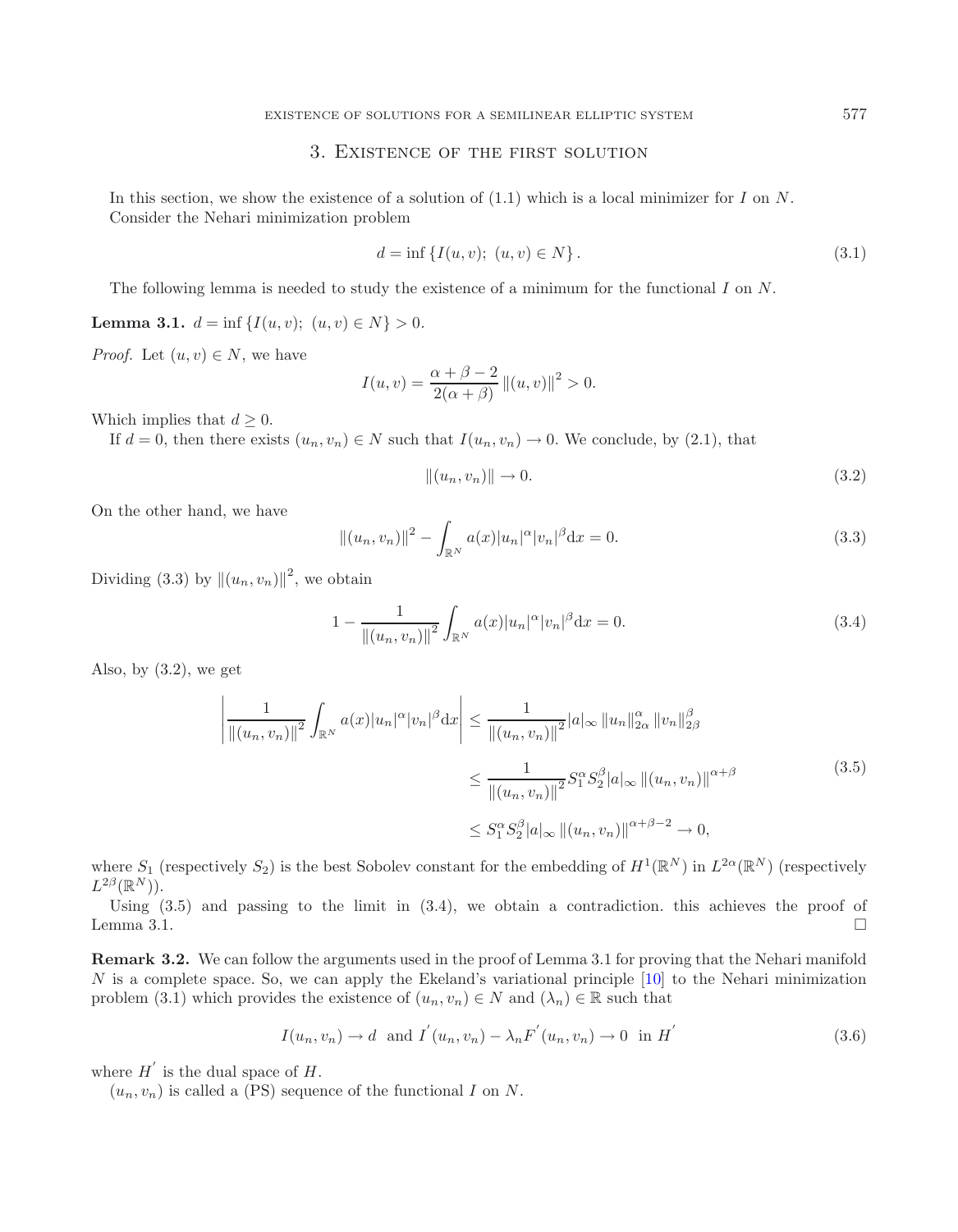**Lemma 3.3.** *Any (PS) sequence of the functional* I *on* N *is a (PS) sequence of the functional* I *on* H*.*

*Proof.* Let  $(u_n, v_n) \in N$  and  $(\lambda_n) \in \mathbb{R}$  be the sequences as in the Remark 3.2. By Lemma 2.2,  $(u_n, v_n)$  is bounded in  $H$ . Consequently, by  $(3.6)$ , we obtain that

$$
\langle I'(u_n, v_n), (u_n, v_n) \rangle - \lambda_n \langle F'(u_n, v_n), (u_n, v_n) \rangle \to 0.
$$
\n(3.7)

It leads to,

$$
\lambda_n \left\langle F'(u_n, v_n), (u_n, v_n) \right\rangle \to 0. \tag{3.8}
$$

We have

$$
\langle F'(u_n, v_n), (u_n, v_n) \rangle = ||(u_n, v_n)||^2 - (\alpha + \beta - 1) \int_{\mathbb{R}^N} a(x)|u_n|^{\alpha} |v_n|^{\beta} dx
$$

$$
= (2 - \alpha - \beta) ||(u_n, v_n)||^2.
$$

The sequence  $(\langle F'(u_n, v_n), (u_n, v_n) \rangle)$  is bounded and doesn't possess a subsequence which is converging to zero. Thus, we conclude, by (3.8), that  $\lambda_n \to 0$  and, by (3.6), that

$$
I^{'}(u_n,v_n)\to 0 \text{ in } H^{'}.
$$

This gives the wanted result.

**Theorem 3.4.** *Assume*  $(H_1)$  *and*  $(H_2)$  *hold. Then, the system*  $(1.1)$  *possesses a nontrivial solution pair*  $(u, v)$ *which is positive.*

*Proof.* By Remark 3.2 and Lemma 3.3, there exists  $(u_n, v_n) \in N$  such that

$$
I(u_n, v_n) \to d
$$
 and  $I'(u_n, v_n) \to 0$  in  $H'.$ 

Since  $(u_n, v_n)$  is bounded in H, then there exist U and V in  $H^1(\mathbb{R}^N)$  such that

$$
u_n \rightharpoonup U
$$
 and  $v_n \rightharpoonup V$  in  $H^1(\mathbb{R}^N)$ .

Let  $(\varphi, \psi) \in C_c^{\infty}(\mathbb{R}^N) \times C_c^{\infty}(\mathbb{R}^N)$ , we have

$$
\left\langle I^{'}(u_{n},v_{n}),(\varphi,\psi)\right\rangle = \int_{\mathbb{R}^{N}}\left(\nabla u_{n}\nabla\varphi + u_{n}\varphi + \nabla v_{n}\nabla\psi + v_{n}\psi\right)dx - \frac{\alpha}{\alpha + \beta}\int_{\mathbb{R}^{N}}a(x)|v_{n}|^{\beta}|u_{n}|^{\alpha-2}u_{n}\varphi dx
$$

$$
-\frac{\beta}{\alpha + \beta}\int_{\mathbb{R}^{N}}a(x)|u_{n}|^{\alpha}|v_{n}|^{\beta-2}v_{n}\psi dx \to 0.
$$
(3.9)

By the weak convergence of  $u_n$  and  $v_n$  to U and V in  $H^1(\mathbb{R}^N)$  respectively, we get

$$
\int_{\mathbb{R}^N} (\nabla u_n \nabla \varphi + u_n \varphi + \nabla v_n \nabla \psi + v_n \psi) dx \to \int_{\mathbb{R}^N} (\nabla U \nabla \varphi + U \varphi + \nabla V \nabla \psi + V \psi) dx.
$$
 (3.10)

Since  $u_n \to U$  in  $L^{2\alpha}(\text{supp}(\varphi))$  and  $v_n \to V$  in  $L^{2\beta}(\text{supp}(\varphi))$ , then there exist  $h \in L^{2\alpha}(\text{supp}(\varphi))$ ,  $\xi \in L^{2\beta}(\text{supp}(\varphi))$  and up to a subsequence,

$$
a(x)|v_n|^{\beta}|u_n|^{\alpha-2}u_n\varphi \to a(x)|V|^{\beta}|U|^{\alpha-2}U\varphi
$$
 a.e.  

$$
|a||v_n|^{\beta}|u_n|^{\alpha-1}|\varphi| \le |a|_{\infty}|\xi|^{\beta}|h|^{\alpha-1}|\varphi| \text{ in } L^1.
$$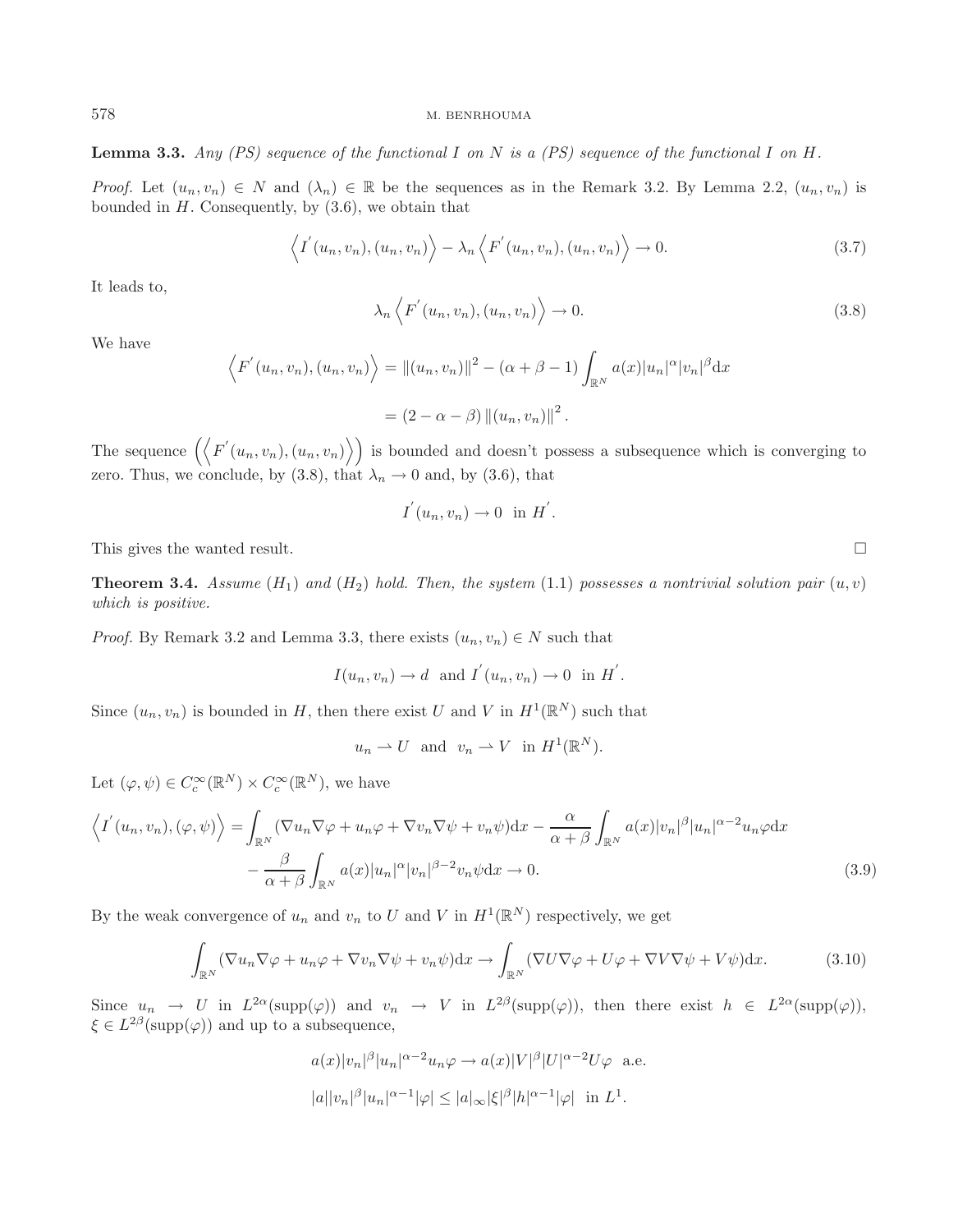By the virtue of Lebesgue's dominated convergence theorem, we deduce that

$$
\int_{\mathbb{R}^N} a(x)|v_n|^{\beta} |u_n|^{\alpha-2} u_n \varphi \mathrm{d}x \to \int_{\mathbb{R}^N} a(x)|V|^{\beta} |U|^{\alpha-2} U \varphi \mathrm{d}x. \tag{3.11}
$$

Also, by the same argument used above, we obtain

$$
\int_{\mathbb{R}^N} a(x)|u_n|^\alpha |v_n|^{\beta - 2} v_n \psi \mathrm{d}x \to \int_{\mathbb{R}^N} a(x)|U|^\alpha |V|^{\beta - 2} V \psi \mathrm{d}x. \tag{3.12}
$$

Combining  $(3.9)–(3.12)$ , we get

$$
\langle I^{'}(U,V),(\varphi,\psi)\rangle = 0, \quad \forall (\varphi,\psi) \in C_c^{\infty}(\mathbb{R}^N) \times C_c^{\infty}(\mathbb{R}^N)
$$

and  $(U, V)$  is a solution of the problem  $(1.1)$ .

Now, we prove that  $d = I(U, V)$ .

We have  $u_n \rightharpoonup U$  and  $v_n \rightharpoonup V$  in  $H^1(\mathbb{R}^N)$  respectively, then  $||(U, V)|| \le \underline{\lim} ||(u_n, v_n)||$ . We distinguish two cases:

(•) **Compactness:**  $||(U, V)|| = \lim_{n \to \infty} ||(u_n, v_n)||$  (up to a subsequence).

It follows that,  $(u_n, v_n) \to (U, V)$  in H and by the continuity of I, we get  $I(U, V) = d$ .

(••) **Dichotomy:**  $||(U, V)|| < \lim_{n \to \infty} ||(u_n, v_n)||$ .

We should prove, in two steps, that this case doesn't occur. Set  $w_n = u_n - U$  and  $s_n = v_n - V$ , we have  $w_n \rightharpoonup 0$  and  $s_n \rightharpoonup 0$  in  $H^1(\mathbb{R}^N)$ .

**Step 1.** There exists  $(y_n^1) \subset \mathbb{R}^N$  such that

$$
w_n(. + y_n^1) \to W \neq 0
$$
 or  $s_n(. + y_n^1) \to S \neq 0$  in  $H^1(\mathbb{R}^N)$ .

*Proof.* Suppose that  $\forall (y_n) \subset \mathbb{R}^N$ , we have

$$
w_n(. + y_n) \rightharpoonup 0
$$
 and  $s_n(. + y_n) \rightharpoonup 0$  in  $H^1(\mathbb{R}^N)$ .

Therefore,

$$
\forall R>0 \quad \sup_{y\in\mathbb{R}^N}\int_{B(y,R)}|w_n|^2\mathrm{d} x\to 0 \text{ and } \sup_{y\in\mathbb{R}^N}\int_{B(y,R)}|s_n|^2\mathrm{d} x\to 0.
$$

By arguments due to Lions  $[15, 16]$  $[15, 16]$  $[15, 16]$ , we have

$$
w_n \to 0 \quad \text{and} \quad s_n \to 0 \text{ in } L^q(\mathbb{R}^N) \quad \forall \quad 2 < q < 2^* \tag{3.13}
$$

First, observe that there exists  $C > 0$  such that for any reals a and b, we have

$$
|a|^m + |b|^m - C|a|^{\frac{m}{2}} |b|^{\frac{m}{2}} \le |a+b|^m \le |a|^m + |b|^m + C|a|^{\frac{m}{2}} |b|^{\frac{m}{2}}, \quad \forall \ 0 < m \le 2. \tag{3.14}
$$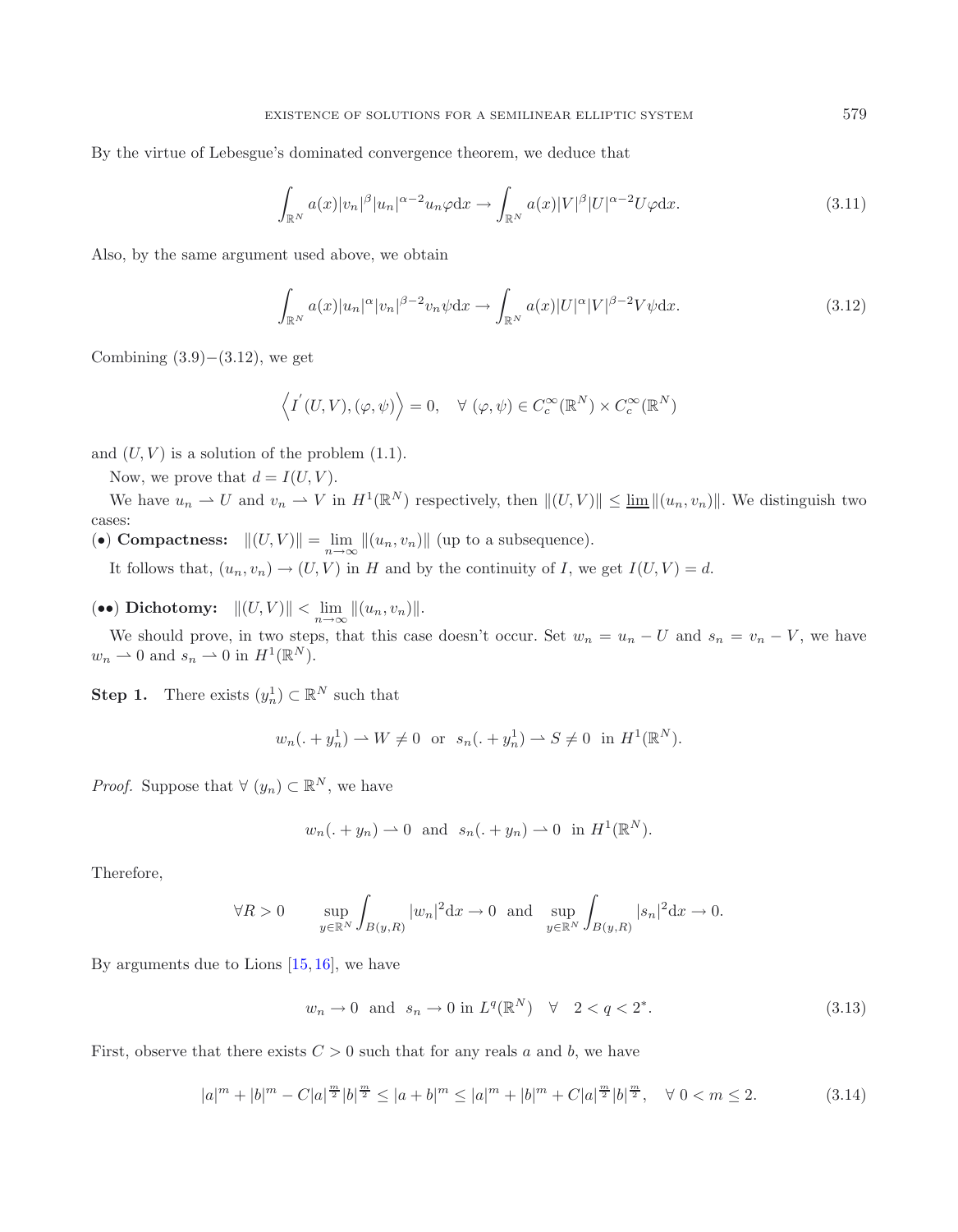Replacing  $u_n$  by  $w_n + U$  and  $v_n$  by  $s_n + V$  in the following expression,

$$
\langle I'(u_n, v_n), (u_n, v_n) \rangle = ||(u_n, v_n)||^2 - \int_{\mathbb{R}^N} a(x)|u_n|^{\alpha}|v_n|^{\beta} dx
$$
  
\n
$$
\geq \int_{\mathbb{R}^N} (\nabla w_n|^2 + w_n^2 + |\nabla U|^2 + U^2 + |\nabla s_n|^2 + s_n^2 + |\nabla V|^2 + V^2) dx
$$
  
\n
$$
+ 2 \int_{\mathbb{R}^N} (\nabla w_n \nabla U + w_n U + \nabla s_n \nabla V + s_n V) dx
$$
  
\n
$$
- \int_{\mathbb{R}^N} a(x)(|U|^{\alpha} + |w_n|^{\alpha} + C|U|^{\frac{\alpha}{2}}|w_n|^{\frac{\alpha}{2}})(|V|^{\beta} + |s_n|^{\beta} + C|V|^{\frac{\beta}{2}}|s_n|^{\frac{\beta}{2}}) dx
$$
  
\n
$$
\geq \int_{\mathbb{R}^N} (|\nabla w_n|^2 + w_n^2 + |\nabla U|^2 + U^2 + |\nabla s_n|^2 + s_n^2 + |\nabla V|^2 + V^2) dx
$$
  
\n
$$
+ 2 \int_{\mathbb{R}^N} (\nabla w_n \nabla U + w_n U + \nabla s_n \nabla V + s_n V) dx
$$
  
\n
$$
- \int_{\mathbb{R}^N} a(x)|U|^{\alpha}|V|^{\beta} dx - |a|_{\infty} ||U||_{2\alpha}^{\alpha} ||s_n||_{2\beta}^{\beta} - C|a|_{\infty} ||U||_{2\alpha}^{\alpha} ||s_n||_{2\beta}^{\frac{\beta}{2}} ||V||_{2\beta}^{\frac{\beta}{2}}
$$
  
\n
$$
- |a|_{\infty} ||w_n||_{2\alpha}^{\alpha} ||V||_{2\alpha}^{\beta} - |a|_{\infty} ||w_n||_{2\alpha}^{\alpha} ||s_n||_{2\beta}^{\beta} - C|a|_{\infty} ||w_n||_{2\alpha}^{\alpha} ||s_n||_{2\beta}^{\frac{\beta}{2}}
$$
  
\n
$$
- C|a|_{\infty} ||w_n||_{2\alpha}^{\frac{\alpha}{2}} ||U||_{2\alpha}^{\frac{\alpha}{2}} ||s_n||_{2\beta}^{\frac{\beta}{
$$

By the weak convergence of  $w_n$  and  $s_n$  to 0 in  $H^1(\mathbb{R}^N)$ , we obtain

$$
\int_{\mathbb{R}^N} (\nabla w_n \nabla U + w_n U + \nabla s_n \nabla V + s_n V) \, dx \to 0. \tag{3.16}
$$

Using (3.13), taking into account that  $2 < 2\alpha < 2^*$ ,  $2 < 2\beta < 2^*$  and passing to the limit in (3.15), we get

$$
0 \geq \lim_{n \to \infty} \int_{\mathbb{R}^N} (|\nabla w_n|^2 + w_n^2 + |\nabla s_n|^2 + s_n^2) dx + \langle I'(U, V), (U, V) \rangle.
$$

So  $\|(w_n, s_n)\| \to 0$ , which provides a contradiction. The proof of Step 1 is achieved.

We can suppose, in the following, that  $w_n(. + y_n^1) \rightharpoonup W \neq 0$  in  $H^1(\mathbb{R}^N)$ . **Step 2.**  $(y_n^1)$  is not bounded.

*Proof.* Suppose that  $(y_n^1)$  is bounded, then we can extract a subsequence of  $(y_n^1)$  also denoted by  $(y_n^1)$  such that  $y_n^1 \to y$ . Let  $\varphi \in C_c^{\infty}(\mathbb{R}^N)$ , since  $y_n^1 \to y$  and  $w_n \to 0$  in  $H^1(\mathbb{R}^N)$ , then

$$
\int_{\mathbb{R}^N} \varphi(x - y_n^1) w_n(x) \mathrm{d} x \to 0.
$$

On the other hand, we have

$$
\int_{\mathbb{R}^N} \varphi(x - y_n^1) w_n(x) dx = \int_{\mathbb{R}^N} \varphi(x) w_n(x + y_n^1) dx \to \int_{\mathbb{R}^N} \varphi(x) W(x) dx.
$$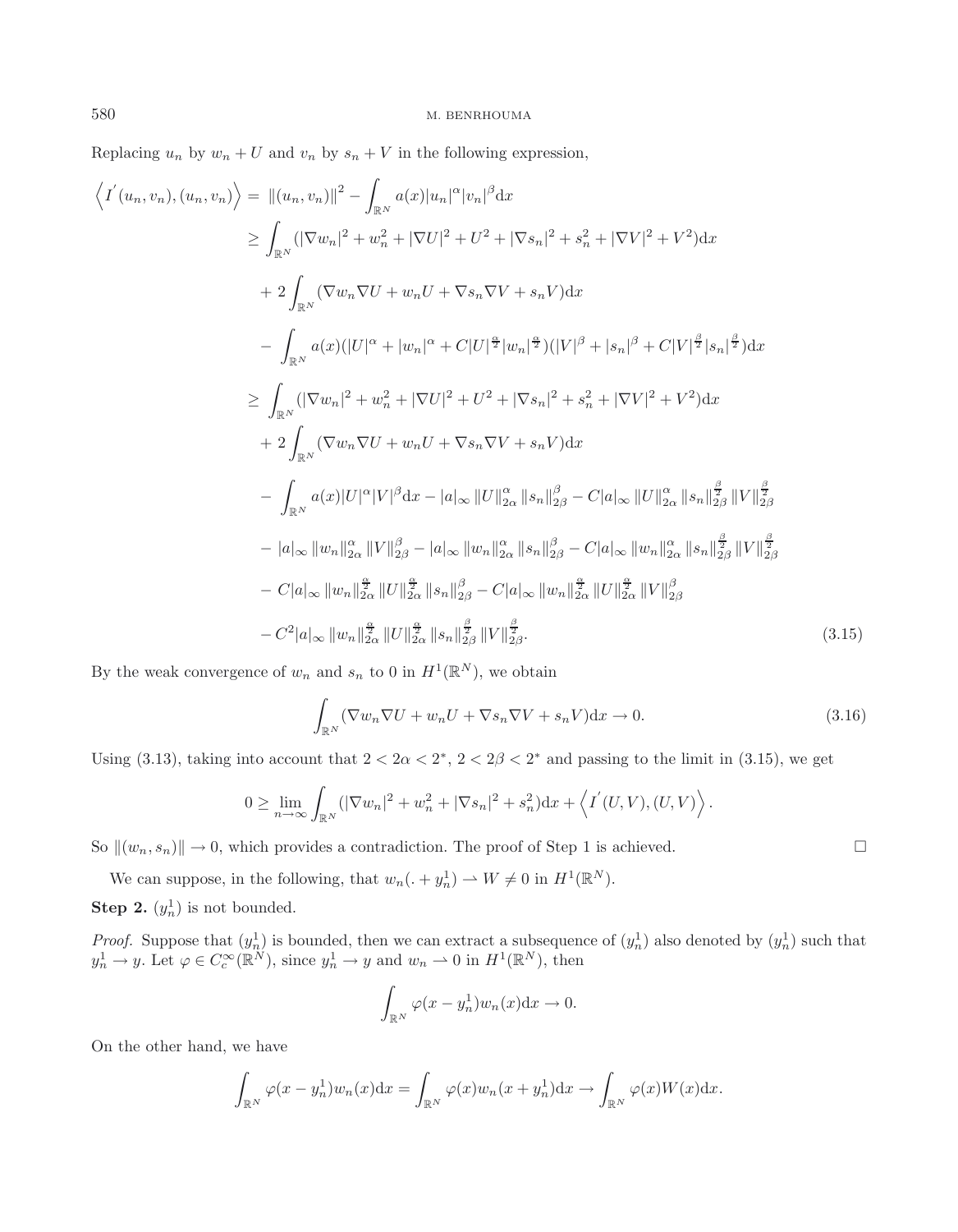Combining these last results, it follows that

$$
\int_{\mathbb{R}^N} \varphi(x)W(x) \mathrm{d}x = 0, \ \forall \varphi \in C_c^{\infty}(\mathbb{R}^N).
$$

Hence  $W = 0$  a.e. in  $\mathbb{R}^N$  which leads to a contradiction. We conclude that  $(y_n^1)$  is not bounded.

**Conclusion.** By Steps 1 and 2, there exists  $(y_n^1) \subset \mathbb{R}^N$  which is not bounded such that  $w_n(. + y_n^1) \to W \neq 0$ in  $H^1(\mathbb{R}^N)$ .

Now, we prove that  $W = 0$  a.e. which leads to conclude that the case of Dichotomy does not occur. Indeed, let  $\varphi \in C_c^{\infty}(\mathbb{R}^N)$ , put  $\tilde{\varphi} = \varphi(. - y_n^1)$ ,  $\tilde{u}_n = u_n(. + y_n^1)$ ,  $\tilde{a} = a(. + y_n^1)$  and  $\tilde{v}_n = v_n(. + y_n^1)$ . We have

$$
\left\langle I^{'}(u_{n}, v_{n}), (\tilde{\varphi}, 0) \right\rangle = \int_{\mathbb{R}^{N}} (\nabla u_{n} \nabla \tilde{\varphi} + u_{n} \tilde{\varphi}) dx - \frac{\alpha}{\alpha + \beta} \int_{\mathbb{R}^{N}} a(x) |u_{n}|^{\alpha - 2} u_{n} |v_{n}|^{\beta} \tilde{\varphi} dx
$$

$$
= \int_{\mathbb{R}^{N}} (\nabla \tilde{u}_{n} \nabla \varphi + \tilde{u}_{n} \varphi) dx - \frac{\alpha}{\alpha + \beta} \int_{\mathbb{R}^{N}} \tilde{a} |\tilde{u}_{n}|^{\alpha - 2} \tilde{u}_{n} |\tilde{v}_{n}|^{\beta} \varphi dx \to 0.
$$
(3.17)

Since  $|(y_n^1)| \to +\infty$ , then  $\tilde{u}_n \to W$  in  $H^1(\mathbb{R}^N)$ . It follows that,

$$
\int_{\mathbb{R}^N} (\nabla \tilde{u}_n \nabla \varphi + \tilde{u}_n \varphi) dx \to \int_{\mathbb{R}^N} (\nabla W \nabla \varphi + W \varphi) dx.
$$
\n(3.18)

Also,  $(\tilde{v}_n)$  is bounded in  $H^1(\mathbb{R}^N)$  then there exists  $R \in H^1(\mathbb{R}^N)$  such that up to a subsequence  $\tilde{v}_n \to R$  in  $L^q_{loc}(\mathbb{R}^N)$ ,  $\forall$  1  $\leq q < 2^*$ . Also, we have  $\tilde{u}_n \to W$  in  $L^{2\alpha}(\text{supp}(\varphi))$ . Hence, there exist  $h_1 \in L^{2\alpha}(\text{supp}(\varphi))$ ,  $h_2 \in L^{2\beta}(\text{supp}(\varphi))$  and by  $(H_2)$ , we have

$$
\tilde{a}|\tilde{u}_n|^{\alpha-2}\tilde{u}_n|\tilde{v}_n|^{\beta}\varphi \to 0 \text{ a.e.}
$$
  

$$
|\tilde{a}|\tilde{u}_n|^{\alpha-1}|\tilde{v}_n|^{\beta}\varphi| \le |a|_{\infty}|h_1|^{\alpha-1}|h_2|^{\beta}|\varphi| \in L^1.
$$

By the virtue of Lebesgue's dominated convergence theorem, we deduce that

$$
\int_{\mathbb{R}^N} \tilde{a} |\tilde{u}_n|^{\alpha-2} \tilde{u}_n |\tilde{v}_n|^\beta \varphi \, \mathrm{d}x \to 0. \tag{3.19}
$$

Combining  $(3.17)–(3.19)$ , we obtain

$$
\int_{\mathbb{R}^N} (\nabla W \nabla \varphi + W \varphi) dx = 0, \quad \forall \varphi \in C_c^{\infty}(\mathbb{R}^N).
$$

Which implies that  $W = 0$  a.e.

From Steps 1–2, we conclude that the only possible case is the compactness.

Therefore, there exists  $(U, V) \in H$  which is a nontrivial solution of  $(1.1)$   $(I(U, V) = d > 0)$ .

Now, we prove that  $(|U|, |V|)$  is a positive solution of (1.1).

We have  $\langle I'(|U|, |V|),(|U|, |V|) \rangle = 0$  and  $(|U|, |V|) \neq (0, 0)$  then  $(|U|, |V|) \in N$ . Furthermore,  $I(|U|, |V|) =$  $I(U, V) = d$ , it follows that there exists  $\lambda \in \mathbb{R}$  such that

$$
I^{'}(|U|,|V|) = \lambda F^{'}(|U|,|V|). \tag{3.20}
$$

Put  $(|U|, |V|)$  as a test function in  $(3.20)$ , we get

$$
\langle I^{'}(|U|,|V|),(|U|,|V|)\rangle = \lambda \langle F^{'}(|U|,|V|),(|U|,|V|)\rangle
$$
  
=  $\lambda(2-\alpha-\beta) ||(U,V)||^2 = 0.$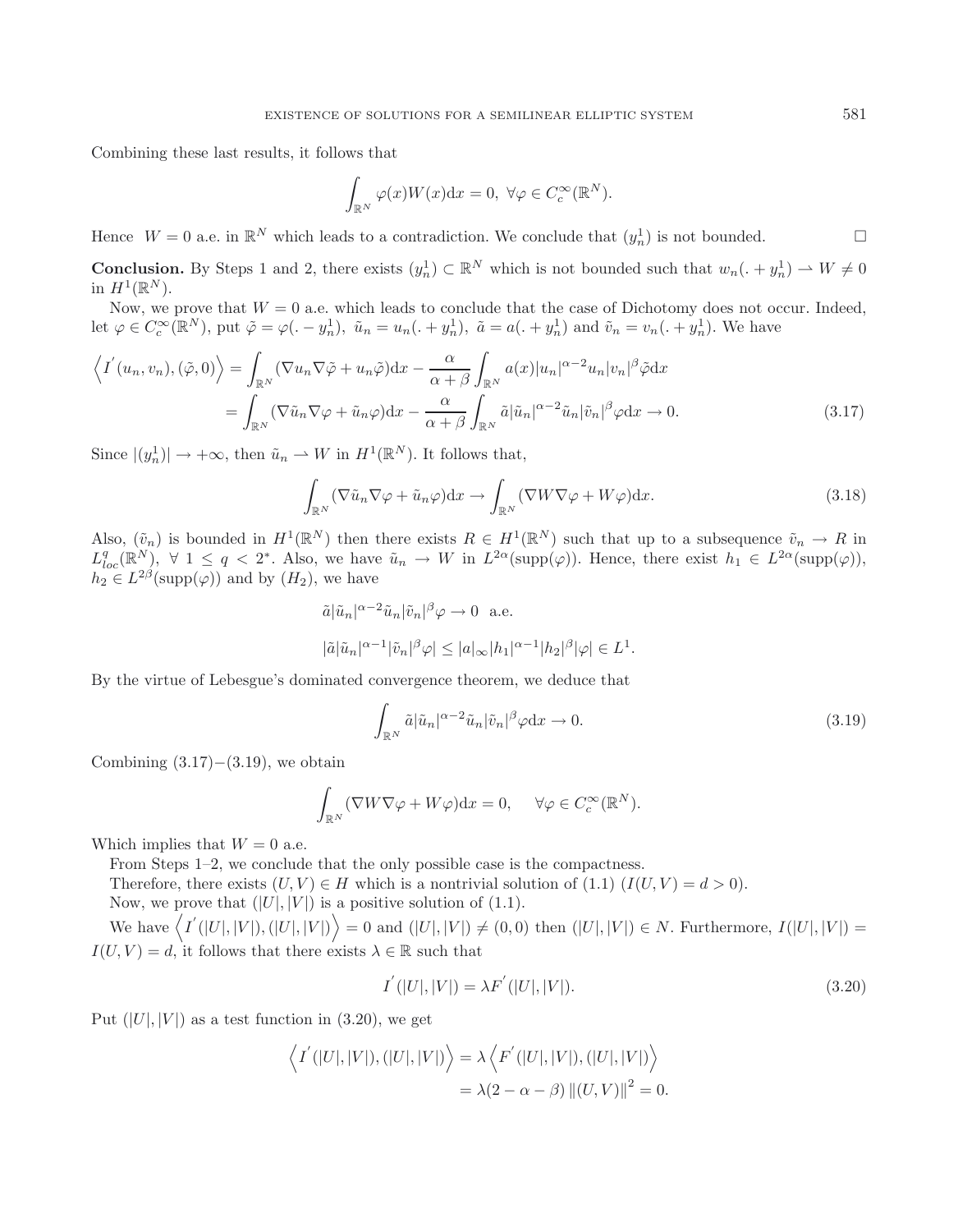#### 582 M. BENRHOUMA

This gives that  $\lambda = 0$  and by (3.20), we obtain that  $I'(|U|, |V|) = 0$ . Which implies that,  $(|U|, |V|)$  is a nonnegative solution of  $(1.1)$ . Moreover, |U| is a weak nonnegative solution of

$$
-\Delta|U| + |U| = \frac{\alpha}{\alpha + \beta} a(x)|V|^{\beta}|U|^{\alpha - 1} \quad \text{in } \mathbb{R}^N. \tag{3.21}
$$

The right-hand side of (3.21) is nonnegative and not equivalently equal to 0. Then, by the maximum principle,  $|U|$  is a weak positive solution of  $(3.21)$ .

By the same argument used above,  $|V|$  is a weak positive solution of

$$
-\Delta|V| + |V| = \frac{\beta}{\alpha + \beta} a(x)|U|^{\alpha}|V|^{\beta - 1} \quad \text{in } \mathbb{R}^N.
$$

Combining the last results, we conclude that  $(|U|, |V|)$  is a positive solution of (1.1). The proof of Theorem 3.4 is achieved.  $\Box$ 

## 4. Existence of the second solution

In this section, we prove the existence of a second solution of the system (1.1) by using the linking theorem. We introduce the following auxiliary problem

$$
\begin{cases}\n-\Delta u + u = \frac{\alpha}{\alpha + \beta} a(x) \left( |u + U|^{\alpha - 2} (u + U) |v + V|^{\beta} - U^{\alpha - 1} V^{\beta} \right) \\
-\Delta v + v = \frac{\beta}{\alpha + \beta} a(x) \left( |u + U|^{\alpha} |v + V|^{\beta - 2} (v + V) - U^{\alpha} V^{\beta - 1} \right)\n\end{cases} (4.1)
$$

where  $(U, V)$  is the positive solution of  $(1.1)$  given by Theorem 3.4.

**Lemma 4.1.** *If*  $(u, v)$  *is a solution of* (4.1)*, then*  $(u + U, v + V)$  *is a solution of* (1.1)*.* 

*Proof.* Let  $(u, v)$  be a solution of  $(4.1)$  and  $(\varphi, \psi) \in C_c^{\infty}(\mathbb{R}^N) \times C_c^{\infty}(\mathbb{R}^N)$ ,

$$
\int_{\mathbb{R}^N} (\nabla (u+U)\nabla \varphi + (u+U)\varphi + \nabla (v+V)\nabla \psi + (v+V)\psi) dx
$$
\n
$$
= \frac{\alpha}{\alpha+\beta} \int_{\mathbb{R}^N} a(x)(|u+U|^{\alpha-2}(u+U)|v+V|^{\beta} - U^{\alpha-1}V^{\beta})\varphi dx
$$
\n
$$
+ \frac{\beta}{\alpha+\beta} \int_{\mathbb{R}^N} a(x)(|u+U|^{\alpha}|v+V|^{\beta-2}(v+V) - U^{\alpha}V^{\beta-1})\psi dx
$$
\n
$$
+ \int_{\mathbb{R}^N} a(x)(\frac{\alpha}{\alpha+\beta}U^{\alpha-1}V^{\beta}\varphi + \frac{\beta}{\alpha+\beta}U^{\alpha}V^{\beta-1}\psi) dx
$$
\n
$$
= \int_{\mathbb{R}^N} a(x)(\frac{\alpha}{\alpha+\beta}|u+U|^{\alpha-2}(u+U)|v+V|^{\beta}\varphi + \frac{\beta}{\alpha+\beta}|u+U|^{\alpha}|v+V|^{\beta-2}(v+V)\psi) dx.
$$

Which gives the desire result.  $\Box$ 

Consider the following functional,

$$
J(u,v) = \frac{1}{2} ||(u,v)||^2 - \frac{1}{\alpha + \beta} \int_{\mathbb{R}^N} a(x)|u + U|^{\alpha} |v + V|^{\beta} dx
$$

$$
+ \frac{\alpha}{\alpha + \beta} \int_{\mathbb{R}^N} a(x)U^{\alpha-1}V^{\beta} u dx + \frac{\beta}{\alpha + \beta} \int_{\mathbb{R}^N} a(x)U^{\alpha}V^{\beta-1} v dx.
$$

It is clear that  $J \in C^1(H, \mathbb{R})$  and any critical point of J is a solution of (4.1).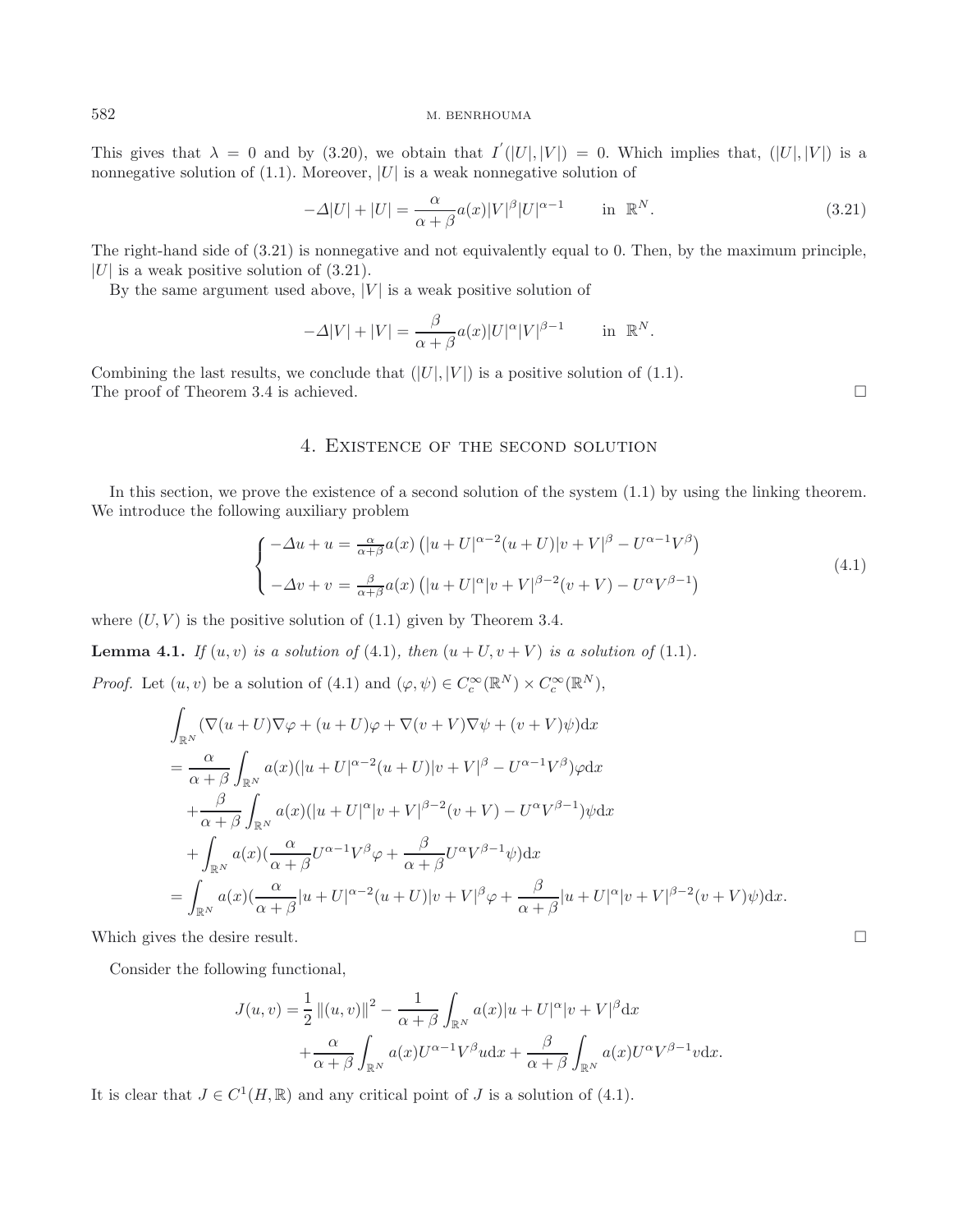#### **Lemma 4.2.** *The functional* J *satisfies the Palais–Smale condition.*

*Proof.* Let  $(u_n, v_n)$  be a Palais–Smale sequence of the functional J:

 $(i.e.: J(u_n, v_n))$  is bounded and  $J'(u_n, v_n) \to 0$  in  $H'$ .

Since  $J(u_n, v_n) = I(u_n + U, v_n + V) - \frac{1}{2} ||(U, V)||^2$ , then  $I(u_n + U, v_n + V)$  is bounded and

 $I^{'}(u_{n}+U,v_{n}+V)\to 0 \text{ in } H^{'}$ .

Put  $w_n = u_n + U$  and  $s_n = v_n + V$ ,  $(w_n, s_n)$  is a (PS) sequence of I. It suffices to prove that  $(w_n, s_n)$  is bounded in  $H$ .

For n large enough, we have  $|I(w_n, s_n)| < C_1$  and  $|\langle I'(w_n, s_n), (w_n, s_n) \rangle| < ||(w_n, s_n)||$ . It follows that,

$$
I(w_n, s_n) - \frac{1}{\alpha + \beta} \left\langle I^{'}(w_n, s_n), (w_n, s_n) \right\rangle = \frac{\alpha + \beta - 2}{2(\alpha + \beta)} ||(w_n, s_n)||^2 < C_1 + \frac{1}{\alpha + \beta} ||(w_n, s_n)||^2.
$$

Hence  $(w_n, s_n)$  is bounded in H which implies that  $w_n \to w$ ,  $s_n \to s$  in  $H^1(\mathbb{R}^N)$  and

$$
\langle I'(w_n, s_n), (w_n, s_n) \rangle \to 0.
$$

Also, we can follow the same argument used in the proof of Theorem 3.4, to prove that the only possible case is the compactness  $(i.e. : (w_n, s_n) \to (w, s)$  in H) that gives  $(u_n, v_n) \to (w - U, s - V)$  in H. This achieved the proof of Lemma 4.2.  $\Box$ 

Now, we give a useful remark.

**Remark 4.3.** Let  $(U, V)$  be the positive solution of (1.1) given by Theorem 3.4 and  $(\varphi, \psi) \in C_c^{\infty}(\mathbb{R}^N) \times$  $C_c^{\infty}(\mathbb{R}^N)$ . We have

$$
\left\langle J'(U,V),(\varphi,\psi)\right\rangle = (2 - 2^{\alpha+\beta-1}) \int_{\mathbb{R}^N} a(x) U^{\alpha-1} V^{\beta-1} \left(\frac{\alpha}{\alpha+\beta} V \varphi + \frac{\beta}{\alpha+\beta} U \psi\right) dx.
$$
 (4.2)

Subsequently,

$$
\langle J'(U,V), (U,V) \rangle = (2 - 2^{\alpha + \beta - 1}) \int_{\mathbb{R}^N} a(x) U^{\alpha} V^{\beta} dx = (2 - 2^{\alpha + \beta - 1}) ||(U,V)||^2 \neq 0.
$$

Consequently there exists  $(\varphi_0, \psi_0) \in H$  such that  $\langle J'(U, V), (\varphi_0, \psi_0) \rangle = 1$  and

$$
H = \text{Ker} J'(U, V) \oplus \mathbb{R}(\varphi_0, \psi_0).
$$

Where

$$
Ker J'(U, V) = \left\{ (\varphi, \psi) \in H, \left\langle J'(U, V), (\varphi, \psi) \right\rangle = 0 \right\}.
$$

Set  $X_1 = \text{Ker} J'(U, V)$ ,  $X_2 = \mathbb{R}(\varphi_0, \psi_0)$ . We can check easily that  $Z = (\frac{\beta}{\alpha}U, -V) \in X_1$ . Consider

$$
S = \{ u \in X_1, \ \|u - Z\| \le R \}
$$

and

$$
Q = \left\{ u_2 - \frac{s}{\|Z\|} Z + Z, \ \|Z\| - r_1 \le s \le \|Z\| + r_1; \ u_2 \in X_2, \ \|u_2\| \le r_2 \right\}
$$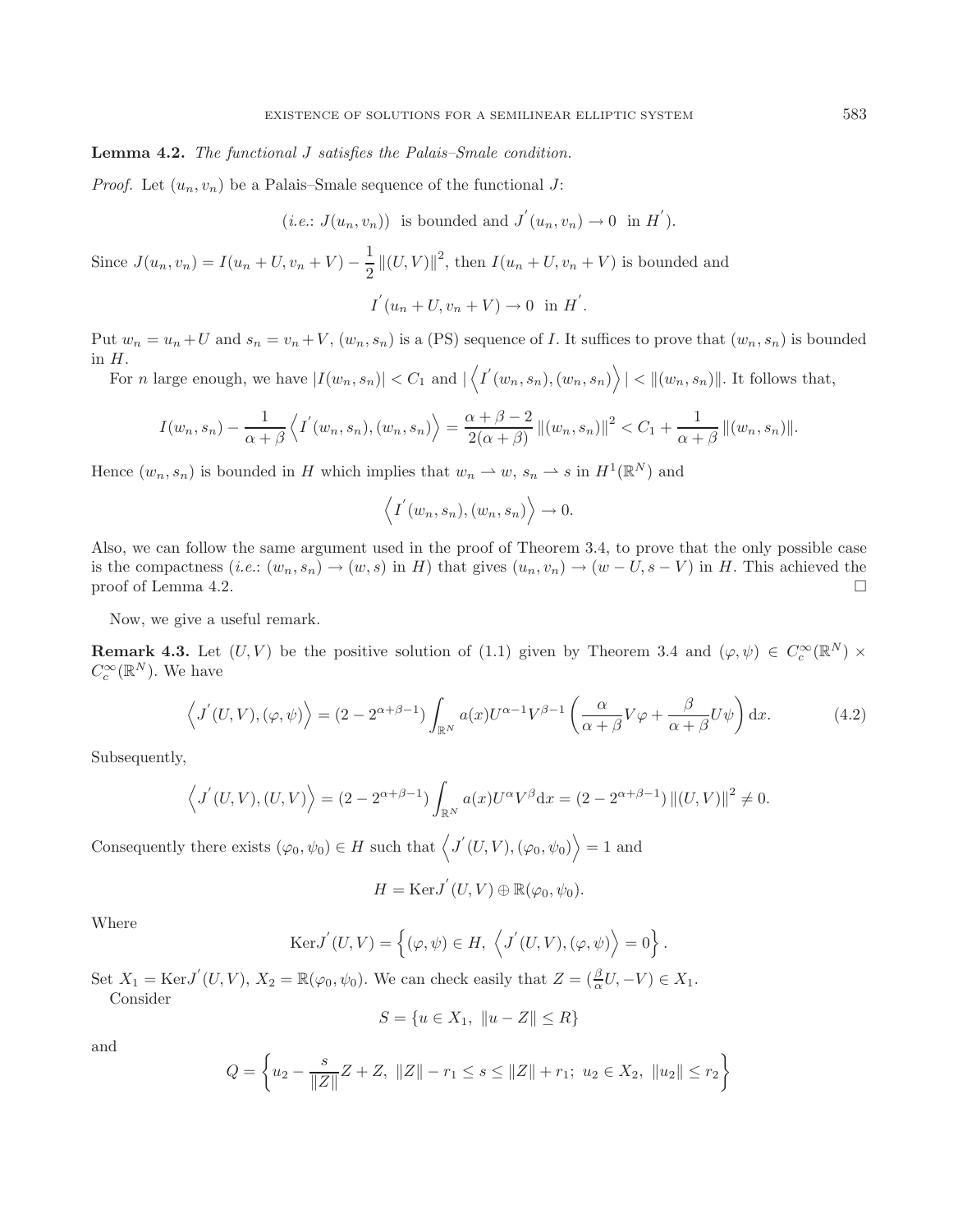with relative boundary

$$
\partial Q = \left\{ u_2 - \frac{s}{\|Z\|} Z + Z, \ s \in \{\|Z\| - r_1, \ \|Z\| + r_1\}; \text{ or } \|u_2\| = r_2 \right\}.
$$

Where  $r_1$ ,  $r_2$ ,  $R > 0$  will be fixed later such that  $r_1 + R < ||Z||$ .

**Lemma 4.4.** *Let* S *and* Q *be fixed above,* S *and* ∂Q *link.*

*Proof.* Firstly, we have  $S \cap \partial Q = \emptyset$  indeed, if  $u = u_2 + \frac{\|Z\| - s}{\|Z\|} Z \in S \cap \partial Q$ , then  $u_2 = 0$  and  $s \in \mathbb{Z}$  $\{\|Z\| - r_1, \|Z\| + r_1\}.$  Which yield two cases:

- (1)  $u = \frac{r_1}{\|Z\|}Z$  and  $\|u Z\| = \|Z\| r_1 \le R$ , which is absurd;
- (2)  $u = -\frac{r_1}{\|Z\|}Z$  and  $\|u Z\| = \|Z\| + r_1 \le R$ , which is absurd.

Secondly, let  $\pi$ :  $H \to X_2$  denote the projection onto  $X_2$  and let  $h \in C(H, H)$  satisfy  $h|_{\partial Q} = id$ . We must show that  $h(Q) \cap S \neq \emptyset$ . For  $t \in [0,1], s \in \mathbb{R}, u_2 \in X_2$ . Let

$$
h_t(s, u_2) = (t \| h(u) - \pi(h(u)) - Z \| + (1 - t)s , \ t\pi(h(u)) + (1 - t)u_2)
$$

where  $u = u_2 + \frac{\|Z\| - s}{\|Z\|} Z$  and Z fixed above. This defines a family of maps  $h_t : \mathbb{R} \times X_2 \to \mathbb{R} \times X_2$  depending continuously on  $t \in [0, 1]$ . Moreover, if  $u \in \partial Q$ , we have

$$
h_t(s, u_2) = (s, u_2) \neq (0, 0) \text{ for all } t \in [0, 1].
$$

Hence, if we identify Q with a subset of  $\mathbb{R} \times X_2$  *via* the decomposition  $u = u_2 + \frac{\|Z\| - s}{\|Z\|}Z$ , the topological degree  $deg(h_t, Q, 0)$  is well-defined and by homotopy invariance

$$
\deg(h_1, Q, 0) = \deg(h_0, Q, 0) = \deg(id, Q, 0) = 1.
$$

Thus, there exists  $u \in Q$  such that  $h_1(s, u_2) = (0, 0)$ , which is equivalent to

$$
\pi(h(u)) = 0
$$
 and  $||h(u) - Z|| = 0.$ 

The proof of Lemma 4.4 is achieved.

**Lemma 4.5.** *Let* S *and* Q *be fixed above, we have*

$$
\inf_{(u,v)\in S} J(u,v) > \sup_{(u,v)\in\partial Q} J(u,v).
$$

*Proof.* Let  $(u, v) \in \partial Q$ , then there exists  $\delta \in \mathbb{R}$  such that

$$
(u, v) = \delta(\varphi_0, \psi_0) + \frac{\|Z\| - s}{\|Z\|}Z
$$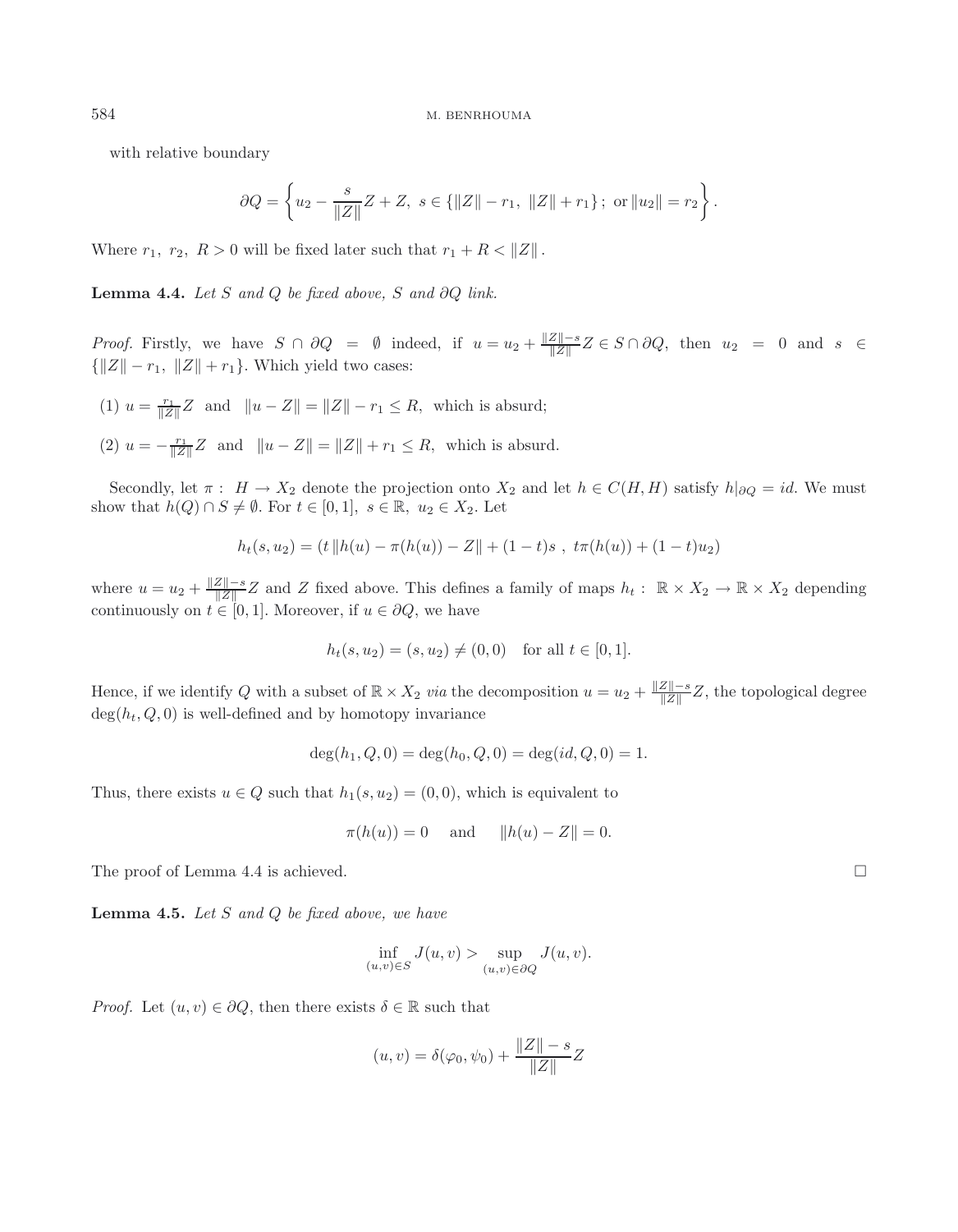where  $Z = \left(\frac{\beta}{\alpha}U, -V\right)$  and  $(\varphi_0, \psi_0)$  is fixed in Remark 4.3. Put  $\lambda = \frac{\|Z\| - s}{\|Z\|}$  with  $|\lambda| < 1$  and using (3.14), we get

$$
J(u, v) = J\left(\delta\varphi_0 + \lambda \frac{\beta}{\alpha} U, \delta\psi_0 - \lambda V\right) = \frac{1}{2} \left\| \left(\delta\varphi_0 + \lambda \frac{\beta}{\alpha} U, \delta\psi_0 - \lambda V\right) \right\|^2
$$
  

$$
- \frac{1}{\alpha + \beta} \int_{\mathbb{R}^N} a(x) |\delta\varphi_0 + \left(\lambda \frac{\beta}{\alpha} + 1\right) U|^\alpha |\delta\psi_0 + (1 - \lambda) V|^\beta dx +
$$
  

$$
\frac{\alpha}{\alpha + \beta} \int_{\mathbb{R}^N} a(x) U^{\alpha - 1} V^\beta \left(\delta\varphi_0 + \lambda \frac{\beta}{\alpha} U\right) dx + \frac{\beta}{\alpha + \beta} \int_{\mathbb{R}^N} a(x) U^\alpha V^{\beta - 1} (\delta\psi_0 - \lambda V) dx
$$
  

$$
\leq \frac{\delta^2}{2} ||(\varphi_0, \psi_0)||^2 + \frac{\lambda^2}{2} \left\| \left(\frac{\beta}{\alpha} U, -V\right) \right\|^2 + \delta\lambda \int_{\mathbb{R}^N} \left(\frac{\beta}{\alpha} (\nabla U \nabla \varphi_0 + U \varphi_0) - (\nabla V \nabla \psi_0 + V \psi_0) \right) dx
$$
  

$$
- \left| \left(1 + \lambda \frac{\beta}{\alpha}\right) \right|^\alpha |(1 - \lambda)|^\beta \frac{1}{\alpha + \beta} \int_{\mathbb{R}^N} a(x) U^\alpha V^\beta dx + o(|\delta|, |\lambda|)
$$
  

$$
+ \delta \left( \frac{\alpha}{\alpha + \beta} \int_{\mathbb{R}^N} a(x) U^{\alpha - 1} V^\beta \varphi_0 dx + \frac{\beta}{\alpha + \beta} \int_{\mathbb{R}^N} a(x) U^\alpha V^{\beta - 1} \psi_0 dx \right)
$$
  

$$
\leq \frac{\delta^2}{2} ||(\varphi_0, \psi_0)||^2 + \frac{\lambda^2}{2} \left\| \left(\frac{\beta}{\alpha} U, -V\right) \right\|^2 + |\delta| \left( \int_{\mathbb{R}^N} a(x) U^{\alpha - 1} V^{\beta - 1} \left( V|\varphi_0| + \
$$

where

$$
\lim_{|(|\delta|, |\lambda|)| \to 0} o(|\delta|, |\lambda|) = 0.
$$

It follows that for  $r'_1$  and  $r'_2$  small enough such that  $|\delta| < r'_2$  and  $|\lambda| < r'_1$ , we obtain that

$$
J(u, v) \le 0, \quad \forall (u, v) \in \partial Q.
$$
\n
$$
(4.3)
$$

We choose  $r_1 < r_1' ||Z||$  and  $r_2 < r_2' ||(\varphi_0, \psi_0)||$ .

On the other hand, let  $(u, v) \in X_1$ . We get, by (4.2), that

$$
J(u, v) = \frac{1}{2} ||(u, v)||^2 - \frac{1}{\alpha + \beta} \int_{\mathbb{R}^N} a(x) |u + U|^{\alpha} |v + V|^{\beta} dx
$$

and  $J(Z) = \frac{1}{2} ||Z||^2$ . So, by the continuity of J, there exists  $R > 0$  such that

$$
J(u, v) > \frac{1}{4} ||Z||^2, \quad \forall (u, v) \in \overline{B}_R = \{(u, v) \in H, ||(u, v) - Z|| \le R\}.
$$
 (4.4)

Choosing R small enough such that  $r_1 + R < ||Z||$  and  $S = \overline{B}_R \cap X_1$ .

As desired by  $(4.3)$  and  $(4.4)$ .

Now, we give the main result of this section by applying the linking theorem.

### **Theorem 4.6.** *There exists a second nontrivial solution of the system* (1.1)*.*

*Proof.* Let S and Q be fixed in Remark 4.3. Recalling Lemmas 4.2, 4.4 and 4.5, we see that the assumptions of linking theorem are satisfied. Thus J admits a nontrivial critical point  $(U_1, V_1)$  such that  $J(U_1, V_1) \geq \frac{1}{4} ||Z||^2$ . By Lemma 4.1,  $(U_1 + U, V_1 + V)$  is a second solution of  $(1.1)$ . Furthermore, we have  $I(U_1 + U, V_1 + V) = J(U_1, V_1) + \frac{1}{2} ||(U, V)||^2 > 0$  then  $(U_1 + U, V_1 + V) \neq (0, 0)$ .

The proof of lemma 4.6 is achieved.  $\Box$